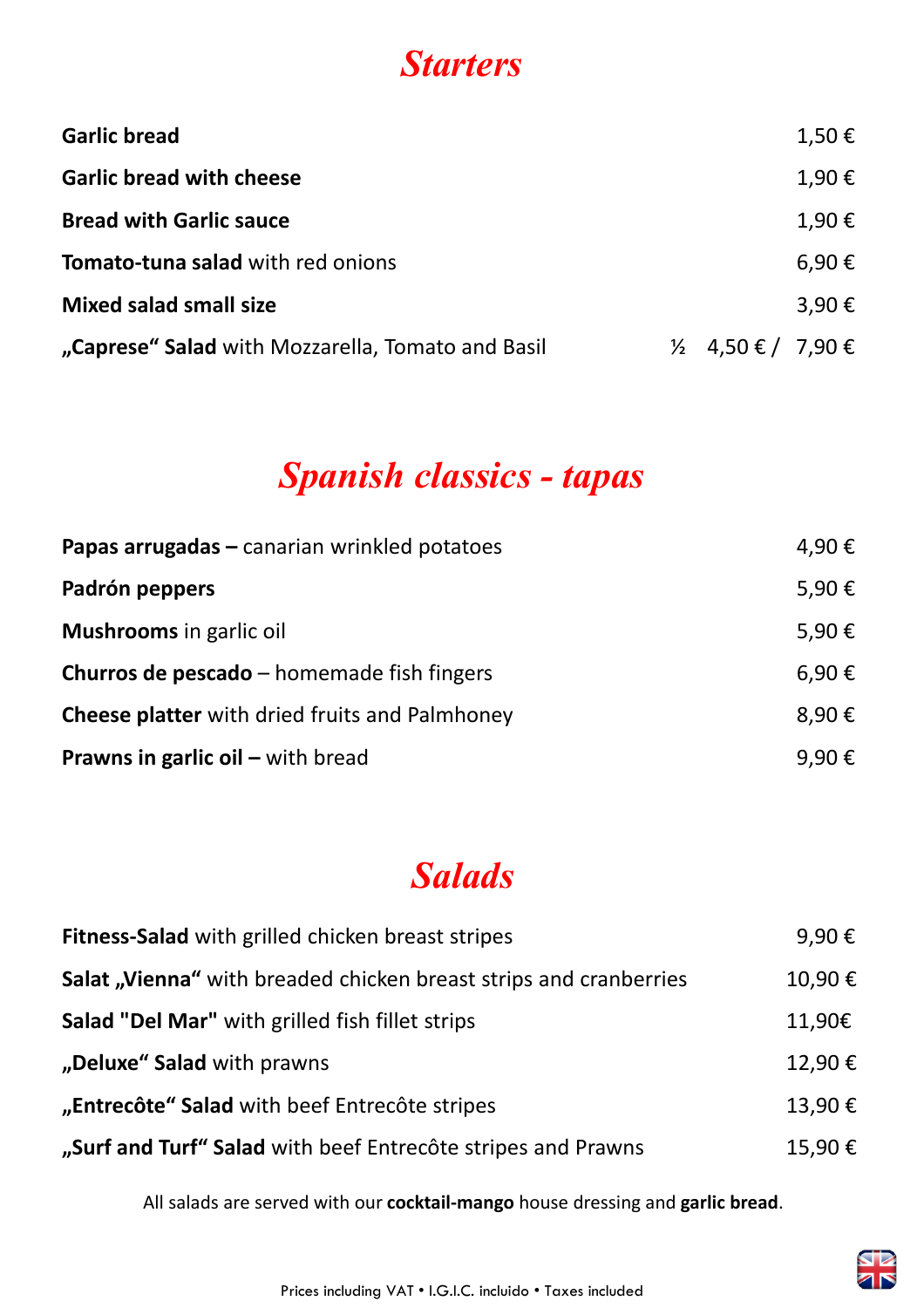# **From the grill and from the pan**

| <b>Chicken breast Schnitzel breaded</b>                  |        |
|----------------------------------------------------------|--------|
| with crispy potato wedges, Cranberries and mixed salad   | 10,90€ |
| Pork Schnitzel "Vienna" breaded                          |        |
| with french fries and mixed salad                        | 11,90€ |
| -on request with pepper sauce or mushroom sauce          | 12,90€ |
| <b>Chicken breast fillet</b>                             |        |
| with grilled vegetables, hash browns and mushroom sauce  | 11,90€ |
| Rumpsteak from beef with french fries,                   |        |
| grilled vegetables and herb butter or pepper sauce       | 13,90€ |
| <b>Onion roast rump steak</b> with crispy potato wedges, |        |
| grilled vegetables and onion sauce                       | 14,90€ |

### **From the ocean**

| <b>Smoked salmon</b> with three potato pancakes and creamed horseradish | $11,90 \notin$ |
|-------------------------------------------------------------------------|----------------|
| <b>Grilled Merluzafilet</b>                                             |                |
| with wrinkled potatoes, mojo sauce and grilled vegetables               | $11,90 \in$    |

### **Pasta dishes**

| <b>Tagliatelle Carbonara</b>                   | 9,90€          |
|------------------------------------------------|----------------|
| Tagliatelle Bolognese, made from pure beef     | $10,90 \notin$ |
| Tagliatelle with prawns, in spicy tomato sauce | 12,90€         |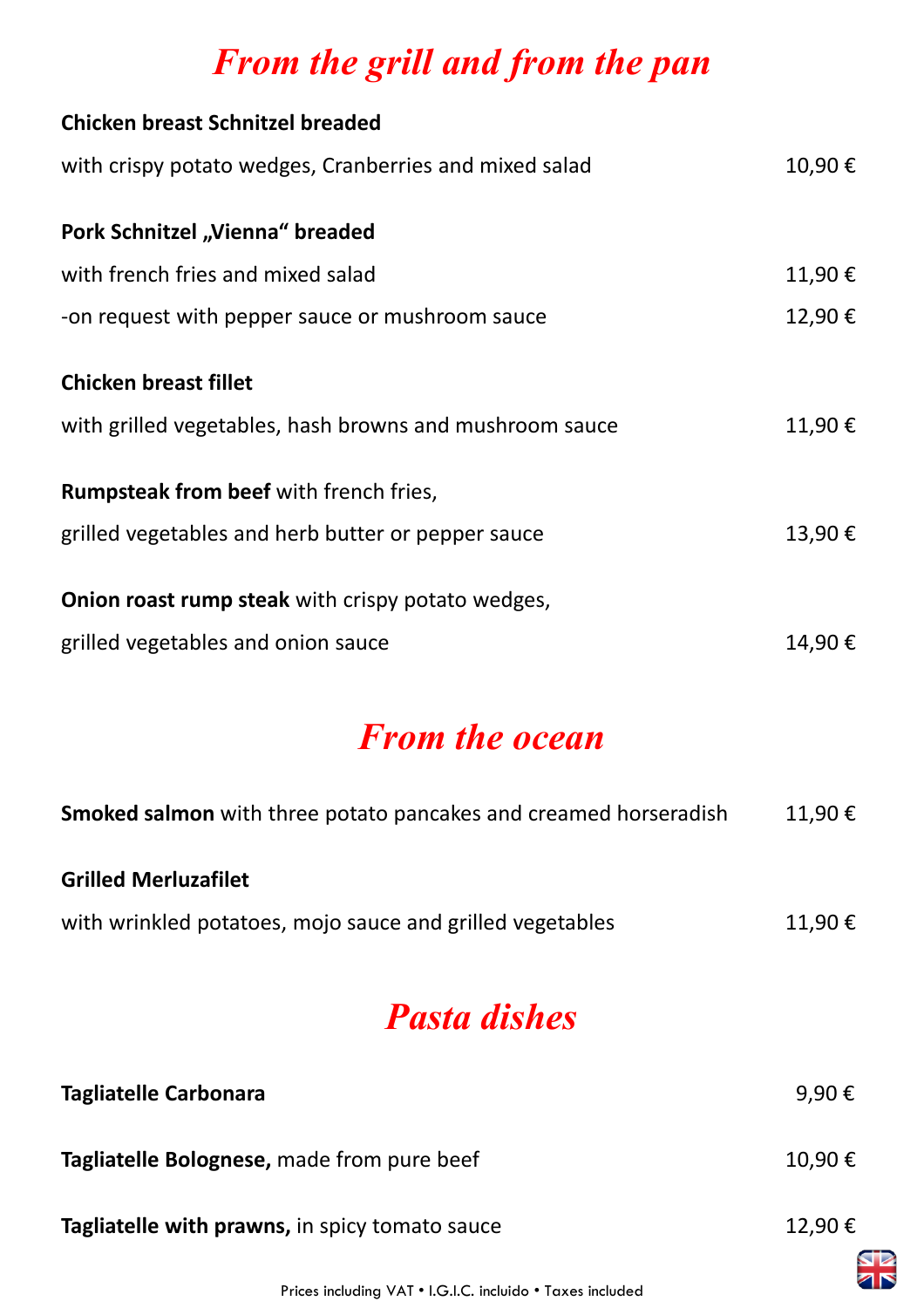### **Rice dishes**

**Red Thai curry** with fresh vegetables, ginger, coconut milk, slightly spicy

| Vegetarian                 | 9,90€  |
|----------------------------|--------|
| With chicken breast fillet | 11,90€ |
| With prawns                | 13,90€ |

**Served with basmati rice.**

## **For the small appetite**

| <b>Curry sausage with french fries</b>                            | $6,50 \in$ |
|-------------------------------------------------------------------|------------|
| Hamburger                                                         |            |
| grilled beef, tomato, cucumber, lettuce, cocktail sauce and fries | 6,90€      |
| Hamburger XXL with double beef                                    | 9,90€      |

### **Children's menu**

#### **For our young guests up to 12 years**

| <b>Tagliatelle Carbonara</b>                      | 6,90€      |
|---------------------------------------------------|------------|
| <b>Tagliatelle Bolognese</b>                      | 6,90€      |
| <b>Chicken-Nuggets (6 pcs.)</b> with french fries | 4,50€      |
| <b>Portion french fries</b>                       | 2,50€      |
| Crispy small schnitzel with french fries          |            |
| - from chicken                                    | 5,90€      |
| - from pork                                       | $6,90 \in$ |

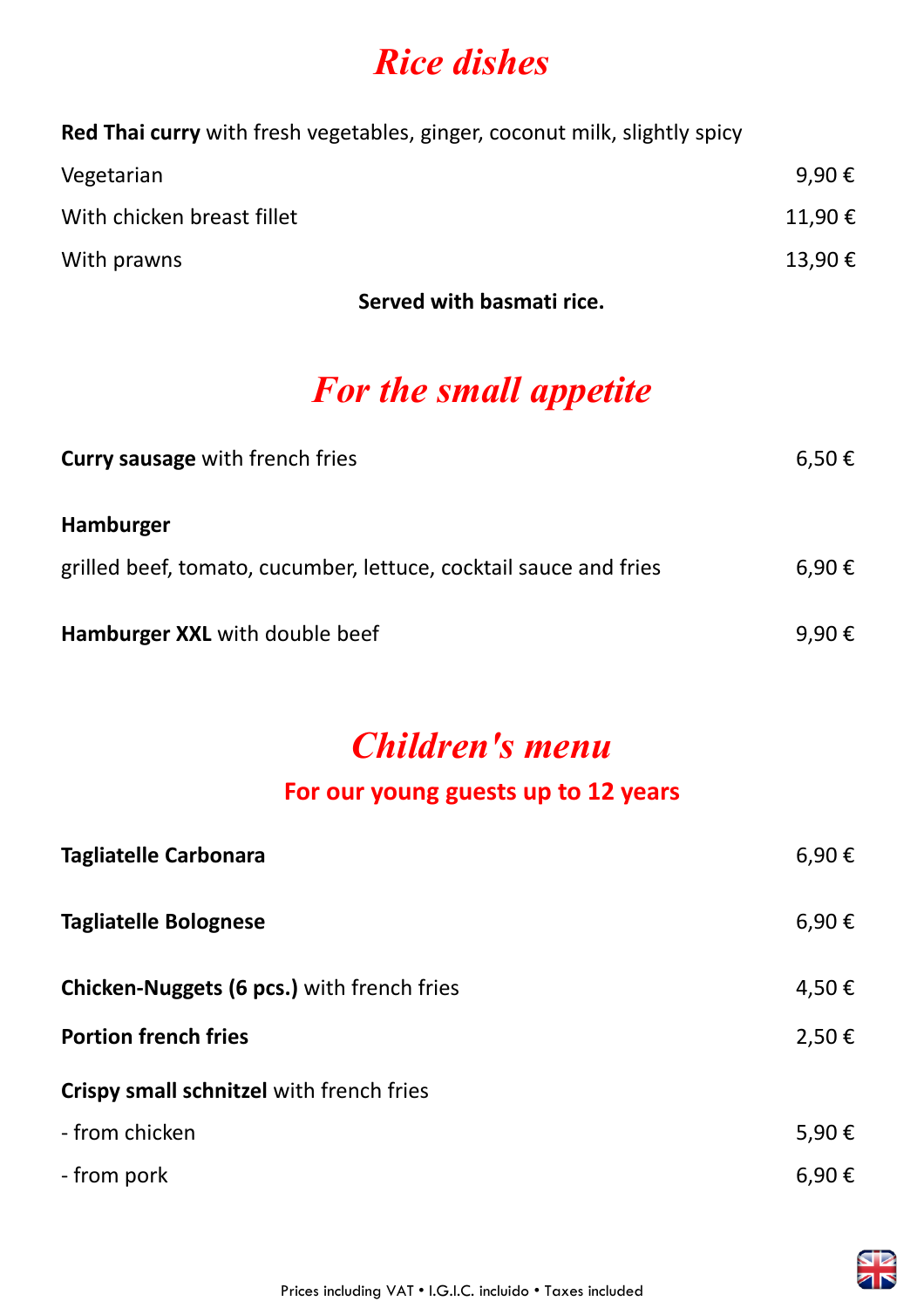#### **Desserts**

| Warm chocolate cake with liquid core                     |       |
|----------------------------------------------------------|-------|
| with sour cherries, vanilla ice cream and cream          | 5,90€ |
| Vanilla ice cream                                        |       |
| With warm forest berries and cream                       | 5,50€ |
| Eggnog cup                                               |       |
| Chocolate and vanilla ice cream with eggnog and cream    | 4,90€ |
| <b>Banana Split</b> - three scoops of vanilla ice cream, |       |
| banana, chocolate sauce, almond slivers and cream        | 5,50€ |
| <b>Coupe Denmark - three scoops of vanilla ice cream</b> |       |
| with hot chocolate sauce, almond slivers and cream       | 4,90€ |

#### **Iced coffee**

with vanilla ice cream and whipped cream  $3,90 \in$ 







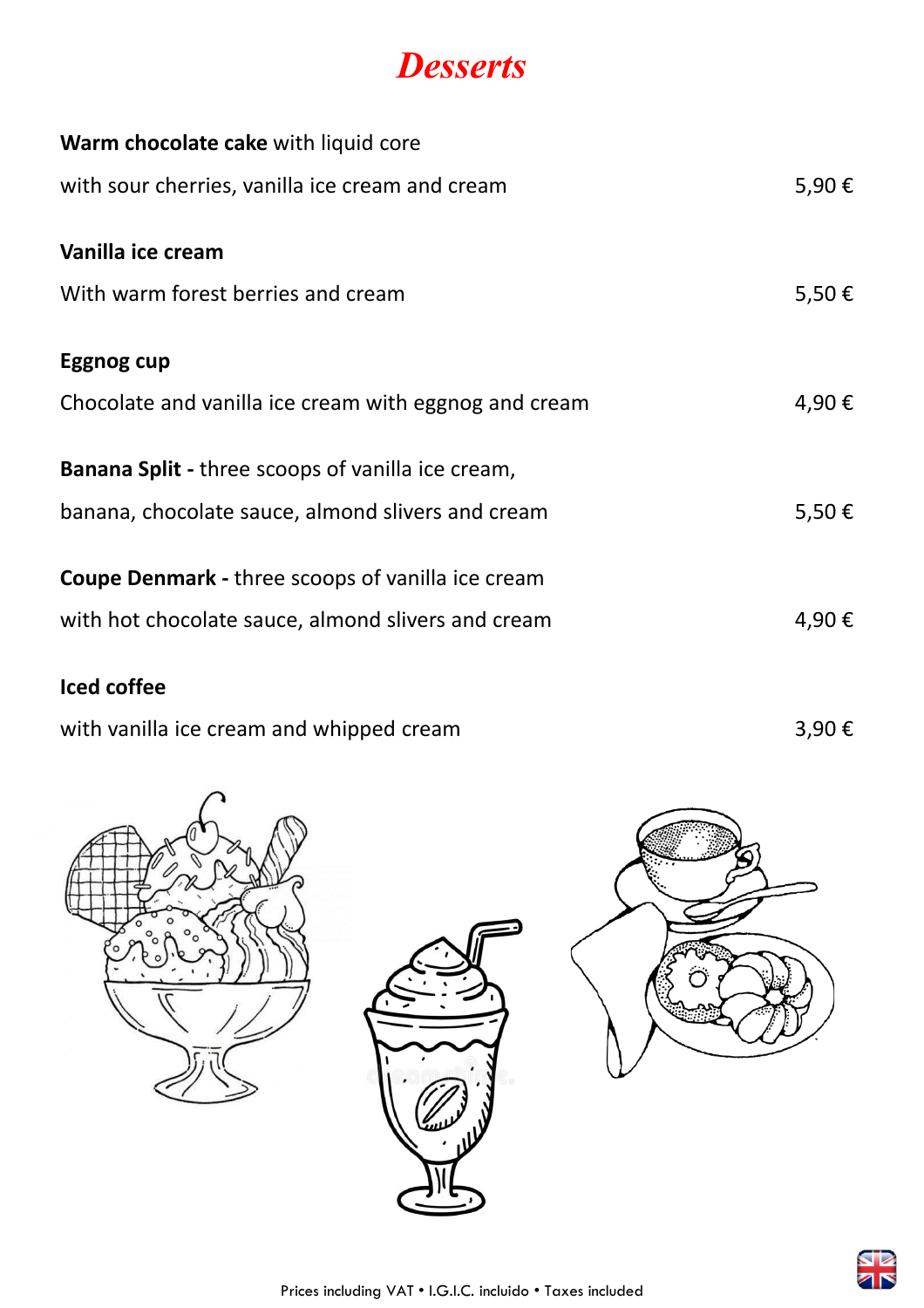### **Specialities on advance order**

#### **Grilled king prawns -** 16,90 €

with a large, mixed salad plate, Garlic bread and two sauces

#### **Meat fondue - oil or broth (from 2 persons)** - 17,90 € p.p.

Beef fillet, pork fillet, chicken breast fillet, Papas Arrugadas, Pimientos de Patron and mixed salad

#### **Sea plate "Deluxe" (from 2 persons) -** 19,90 € p.P.

Bacalao, salmon fillet and grilled king prawns,

Mussels in white wine sauce, Papas arrugadas, sauces and grilled vegetables

Do you fancy other fish specialties like Bacalao, Sole or salmon fillet? Please ask our service team

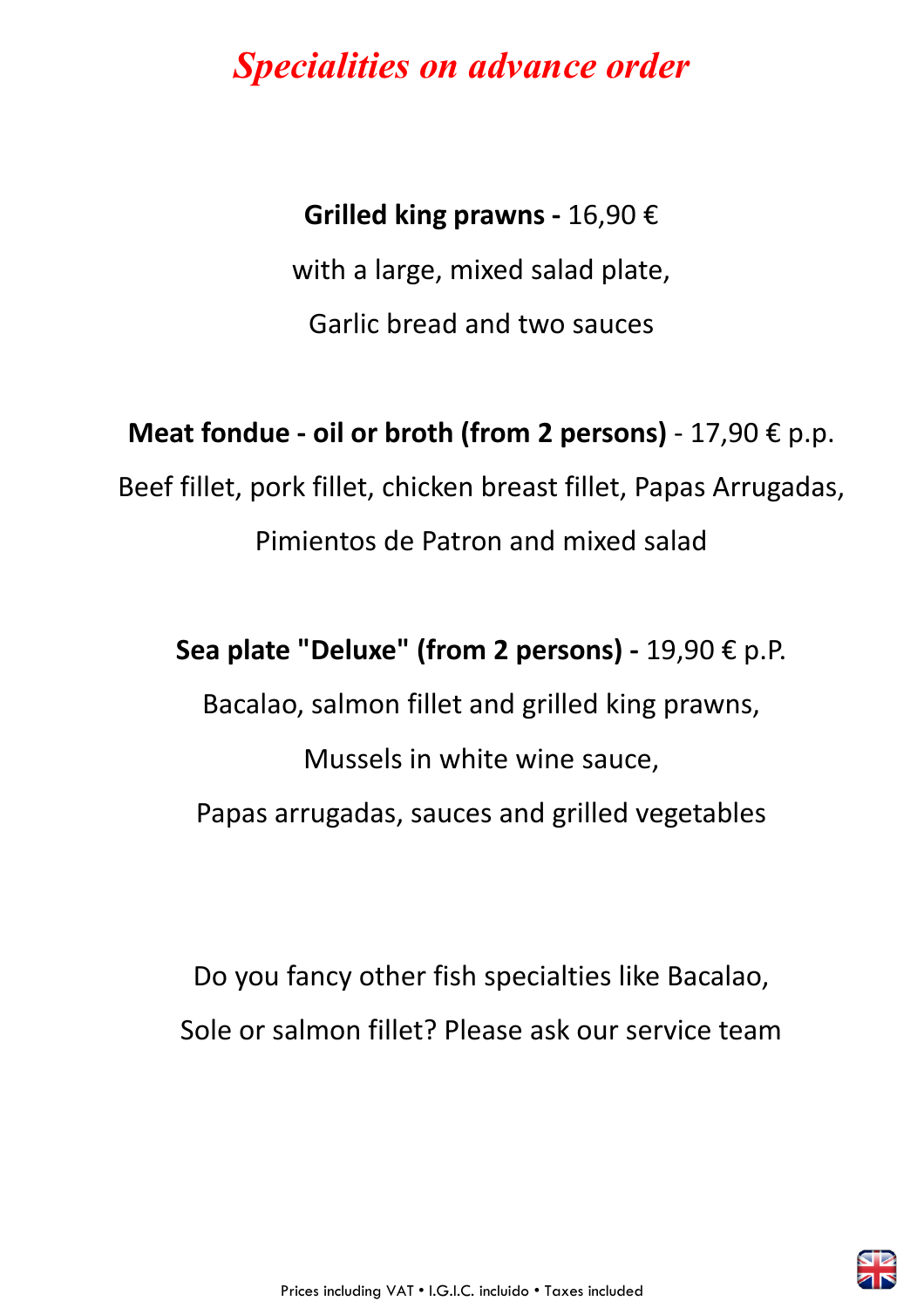# **Getränkekarte**

### **Aperitivo**

| Aperol Spritz / Hugo   | 5,50€ |
|------------------------|-------|
| <b>Campari Orange</b>  | 5,90€ |
| Martini bianco / rosso | 3,90€ |

### **Sekt/ Champagner**

| <b>Comte de Chamberi Brut</b> | Glas 3,00 $\epsilon$ | <b>FI. 0,75 L</b> 15,00 € |  |
|-------------------------------|----------------------|---------------------------|--|
| Comte de Chamberi Brut rose   | Glas $3,50 \in$      | <b>FI. 0,75 L</b> 17,50 € |  |
| Moët & Chandon Impérial       |                      | <b>FI. 0,75 L</b> 79,00 € |  |

## **Original hausgemachter Sangria**

| <b>Klassisch</b> | Glas 4,90 $\epsilon$ | $\frac{1}{2}$ L 6,90 € | 1,0 L 12,00 € |
|------------------|----------------------|------------------------|---------------|
| Champagner       |                      | $\frac{1}{2}$ L 7,90 € | 1,0 L 15,00 € |

### **Weine**

| <b>Karaffe Hauswein</b>                    | weiß oder rosé | 0.25L                  | 4,40 € |
|--------------------------------------------|----------------|------------------------|--------|
|                                            | rot            | 0.25L                  | 4,60€  |
| <b>Hauswein</b>                            | weiß oder rosé | Fl. 0,75 L $12,90 \in$ |        |
|                                            | rot            | Fl. 0,75 L $13,50 \in$ |        |
| Coto de Imaz, Rioja                        | rot            | FI. 0,75 L 20,90 €     |        |
| <b>Rubicon</b> Weißwein Lanzarote Malvasia |                | FI. 0,75 L 27,90 €     |        |
|                                            |                |                        |        |

**Weinschorle rot oder weiß 0,30 L** 3,50 €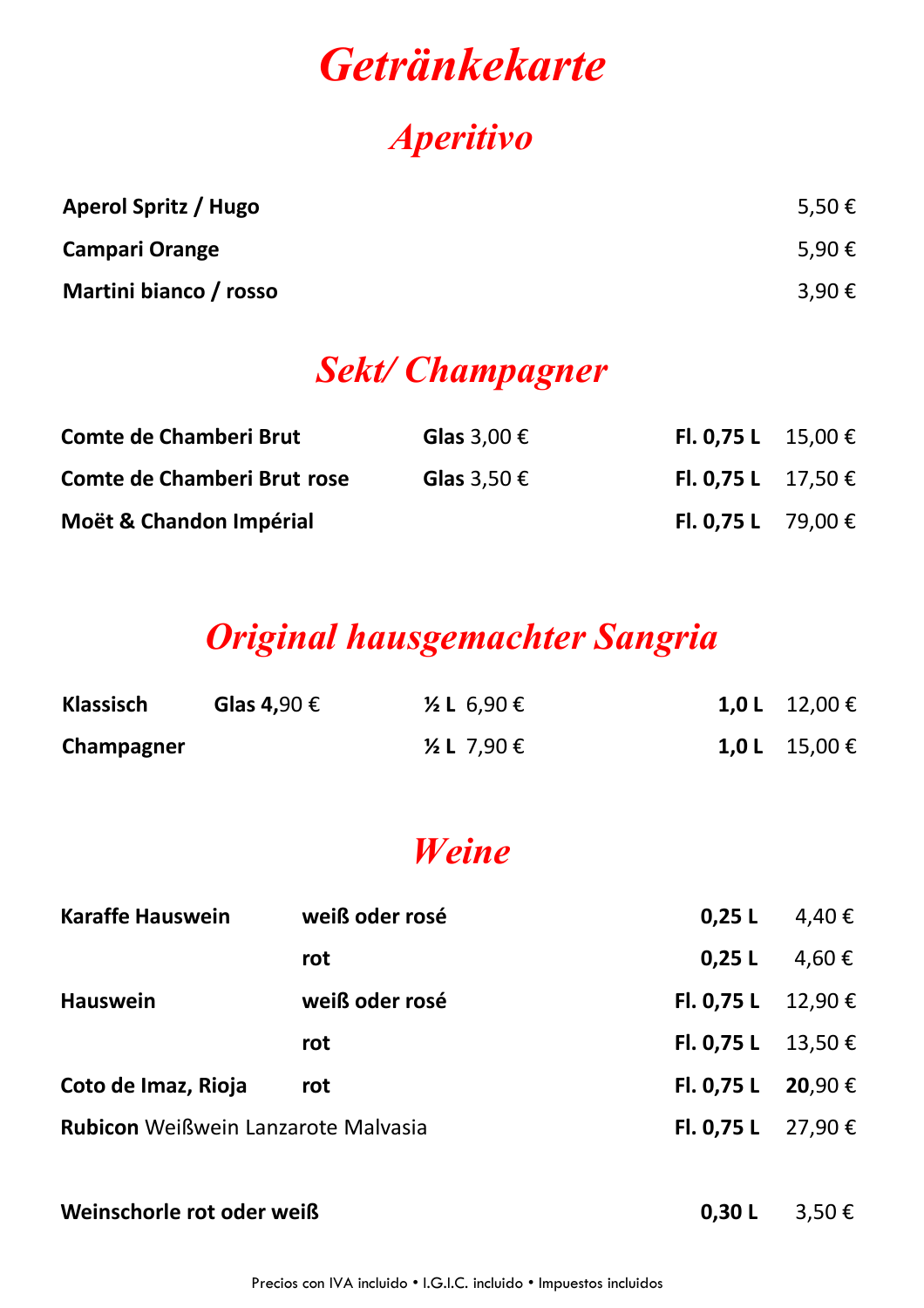### **Biere**

|                                                                |  |                      | Frisch vom Fass - auf Wunsch auch im gekühlten Tonkrug |         |               |
|----------------------------------------------------------------|--|----------------------|--------------------------------------------------------|---------|---------------|
| <b>Palma</b> (auf Gran Canaria gebraut) 0,25 L 2,10 $\epsilon$ |  |                      |                                                        | 0,5 L   | 3,40€         |
| Radler                                                         |  | 0,25 L 2,10 €        |                                                        | 0,5 L   | 3,40€         |
|                                                                |  | <b>Flaschenbiere</b> |                                                        |         |               |
|                                                                |  |                      | <b>Erdinger Weißbier</b>                               |         |               |
| <b>Franziskaner Weißbier</b>                                   |  | 0,5 L 3,70 €         | alkoholfrei                                            |         | 0,33 L 2,90 € |
| <b>Erdinger Weißbier</b>                                       |  | 0,5 L 3,70 €         | <b>Estrella Galicia</b>                                |         |               |
|                                                                |  |                      | alkoholfrei                                            |         | 0,33 L 2,50 € |
|                                                                |  | <b>Softgetränke</b>  |                                                        |         |               |
| <b>Mineralwasser</b>                                           |  |                      |                                                        | 0,5L    | $2,00 \in$    |
| Coca Cola                                                      |  |                      | 0,2 L 1,80 €                                           | 0,4 L   | 3,40€         |
| <b>Sprite</b>                                                  |  |                      | 0,2 L 1,80 €                                           | 0,4 L   | 3,40€         |
| Fanta Naranja                                                  |  |                      | 0,2 L 1,80 €                                           | $0,4$ L | 3,40€         |
| <b>Spezi</b>                                                   |  |                      | 0,2 L 1,80 €                                           | 0,4 L   | 3,40€         |
| Coca Cola light/zero                                           |  |                      |                                                        | 0,237 L | $2,00 \in$    |
| <b>Fanta Limon</b>                                             |  |                      |                                                        | 0,237 L | $2,00 \notin$ |
| <b>Ginger Ale</b>                                              |  |                      |                                                        | 0,2 L   | 2,20€         |
| <b>Tonic Water</b>                                             |  |                      |                                                        | 0,2 L   | 2,20€         |
| <b>Lipton Eistee</b>                                           |  |                      |                                                        | 0,33L   | 2,50€         |
| <b>Appletiser</b>                                              |  |                      |                                                        | 0,33L   | 2,50€         |
|                                                                |  | <b>Säfte</b>         |                                                        |         |               |
| Orangensaft                                                    |  |                      |                                                        | 0,2 L   | 2,00€         |
| <b>Apfelsaft</b>                                               |  |                      |                                                        | $0,2$ L | 2,00€         |
| Ananassaft                                                     |  |                      |                                                        | $0,2$ L | 2,00€         |
| <b>Saftschorle</b>                                             |  |                      | 0,2 L 1,80 €                                           | $0,4$ L | 3,40€         |
| <b>Frisch gepresster Orangensaft</b>                           |  |                      |                                                        | 0,3 L   | 3,50€         |